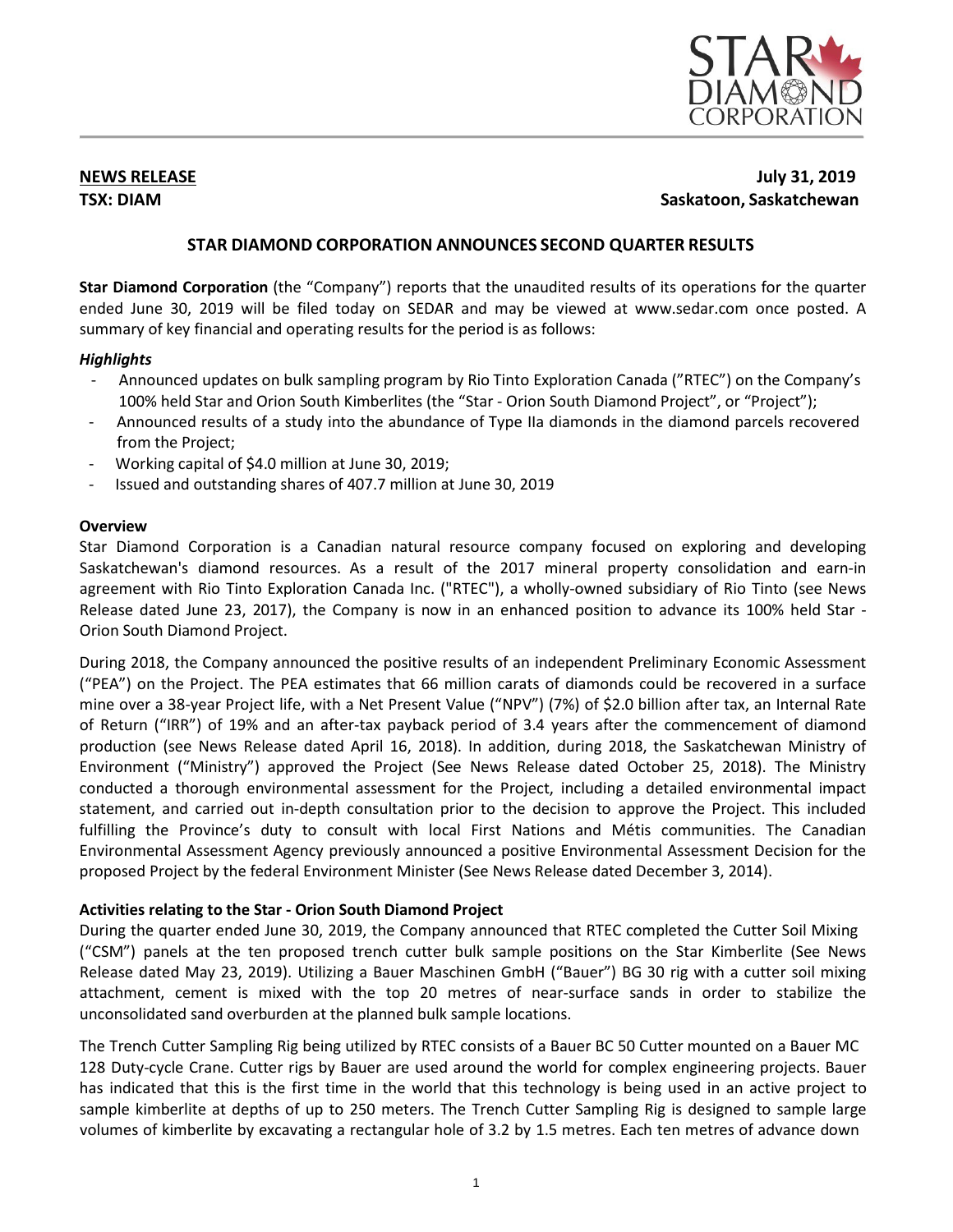hole, within the kimberlite, will yield some 100 tonnes of sample. The Trench Cutter Sampling Rig's cutter head has been designed to excavate kimberlite fragments up to 80 millimetres in diameter, which are pumped in a slurry to the surface. The Kimberlite Separation Unit ("KSU") has been designed to recover kimberlite fragments between 80 and 0.85 millimetres from the Trench Cutter Sampling Rig slurry. The Trench Cutter Sampling Rig and associated KSU have been designed by RTEC to minimize diamond breakage during sample excavation, washing and bagging. This well washed kimberlite material will help ensure optimal performance of RTEC's onsite Bulk Sample Plant ("BSP"). The on-site BSP uses a modern flow-sheet and the latest X-ray transmission ("XRT") sorting technology to ensure any large diamonds present (up to 25 millimetres) are recovered with minimal breakage. Final diamond recovery from the concentrate produced by the on-site BSP is to be conducted by RTEC at a secure off-site facility. Assembly of the on-site BSP is currently underway.

During the quarter, RTEC recommenced bulk sampling on the Corporation's Star Kimberlite using the Trench Cutter Sampling Rig. The Company recently announced that the Trench Cutter Sampling Rig completed the first hole, to a total depth of 228.4 metres, and intercepted a total of 117.4 metres of kimberlite (See News Release dated June 18, 2019). This hole produced 704 bulk bags of kimberlite over 15 sample intervals. Bauer has indicated that this depth has never been reached before by a trench cutter in any commercial application worldwide. Kimberlite collected will be stored in a secure storage area, until the on-site BSP has been assembled and commissioned.

During the quarter ended June 30, 2019, the Company also announced that RTEC completed the sonic and core drilling on the Star and Orion South Kimberlites (see News Releases dated April 15, 2019 and December 11, 2017). The sonic drilling provides a detailed log of the overburden stratigraphy above the kimberlite, while the core holes are being drilled to generate detailed logs of the kimberlite geology at each locality in preparation for RTEC's bulk sampling with the Trench Cutter Sampling Rig.

During 2019, the Company announced the results of a study into the abundance of Type IIa diamonds in the diamond parcels recovered from the Star and Orion South Kimberlites (see News Release dated March 4, 2019). This study confirmed that unusually high proportions of Type IIa diamonds are present in both the Star (26.5 percent) and the Orion South (12.5 percent) kimberlites. The diamonds analysed in this study represent a spectrum of diamond sizes from +11 DTC (+0.32 carats) through all of the large stones, up to diamonds of nearly 50 carats. Type IIa diamonds are very rare and account for approximately less than two percent of all natural rough diamonds mined from kimberlites. Type IIa diamonds usually have anhedral crystal shape and exhibit a range of elongated, distorted or irregular morphologies. Most importantly, many high-value, top colour, large specials (greater than 10.8 carats) are Type IIa diamonds, which include all ten of the largest known rough diamonds recovered worldwide, from the 726 carat Jonker to the 3,106 carat Cullinan.

#### **Quarterly results**

For the quarter ended June 30, 2019, the Company recorded net loss of \$1.5 million or \$0.00 per share (basic and fully diluted) compared to a net loss of \$1.8 million or \$0.00 per share for the same period in 2018. The loss during the quarters ended June 30, were due to operating costs and exploration and evaluation expenditures incurred by the Company.

#### **Year to date results**

For the six months ended June 30, 2019, the Company recorded a net loss of \$2.4 million or \$0.01 per share compared to a net loss of \$2.5 million or \$0.01 per share for the same period in 2018. The loss during the six month periods ended June 30, 2019 and 218 were primarily due to ongoing operating costs and exploration and evaluation expenditures incurred by the Company exceeding interest and other income earned. Exploration and evaluation expenditures incurred during the six months ended June 30, 2019 primarily related to geological and metallurgical investigations and test work for the Project as well as other costs associated with the Project.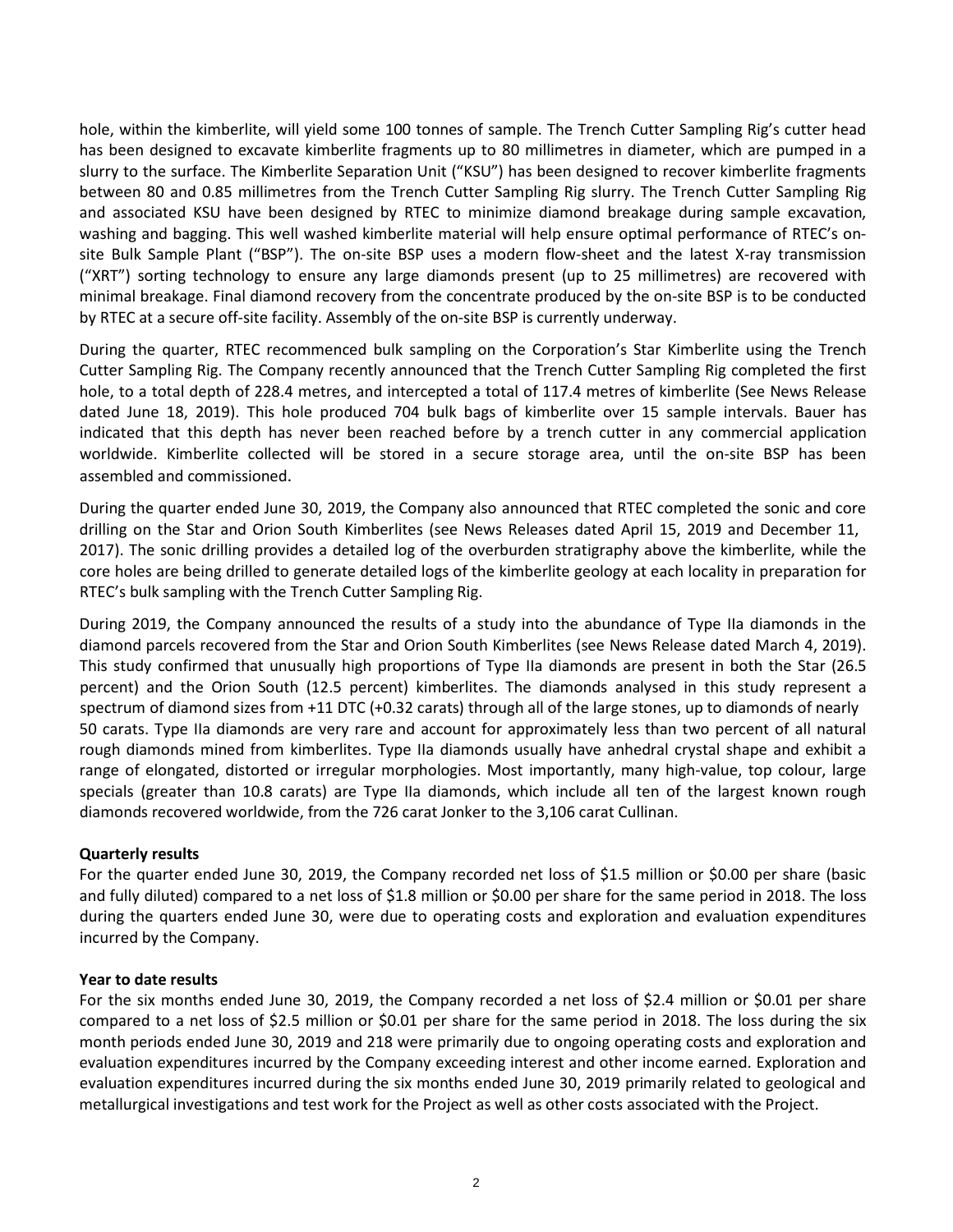## **Selected financial highlights include:**

|                                                                | As at           | As at           |
|----------------------------------------------------------------|-----------------|-----------------|
|                                                                | <b>June 30.</b> | December 31.    |
| <b>Condensed Consolidated Statements of Financial Position</b> | 2018            | 2018            |
| Current assets                                                 | 4.2 M           | \$ 2.9 M        |
| Exploration and evaluation, capital and other assets           | 67.8 M          | 67.5 M          |
| Current liabilities                                            | $0.2 \,$ M      | $0.3$ M         |
| Non-current liabilities                                        | $1.6$ M         | $1.3 \text{ M}$ |
| Shareholders' equity                                           | 70.2 M          | 68.8 M          |

| <b>Consolidated Statements of Income (Loss)</b>       | <b>Three Months</b><br>Ended June 30.<br>2019 | <b>Three Months</b><br>Ended June 30.<br>2018 | <b>Six Months</b><br>Ended June 30.<br>2019 | <b>Six Months</b><br>Ended June 30.<br>2018 |
|-------------------------------------------------------|-----------------------------------------------|-----------------------------------------------|---------------------------------------------|---------------------------------------------|
| Interest and other income                             | $0.0\,$ M                                     | 0.1 M<br>S.                                   | $0.0\,$ M                                   | $0.1$ M                                     |
| Expenses                                              | $1.5$ M                                       | 2.0 M                                         | 2.4 M                                       | $2.8$ M                                     |
| Flow-through premium recognized in income             | $0.0\,$ M                                     | $0.1$ M                                       | $0.0\,$ M                                   | $0.1$ M                                     |
| Investment in Wescan Goldfields Inc.                  | $0.0\,$ M                                     | $0.0\,$ M                                     | $0.0\,$ M                                   | $0.1$ M                                     |
| Net loss for the period                               | (1.5) M                                       | $(1.8)$ M                                     | $(2.4)$ M                                   | (2.5) M                                     |
| Net loss per share for the period (basic and diluted) | 0.00                                          | 0.00                                          | 0.01                                        | 0.01                                        |

| <b>Condensed Consolidated Statements of Cash Flows</b> | <b>Six Months</b><br>Ended June 30,<br>2019 | <b>Six Months</b><br>Ended June 30,<br>2018 |
|--------------------------------------------------------|---------------------------------------------|---------------------------------------------|
| Cash flows from operating activities                   | \$ (1.5) M                                  | \$ (1.9) M                                  |
| Cash flows from investing activities                   | 0.0 M                                       | $(0.1)$ M                                   |
| Cash flows from financing activities                   | 2.7 <sub>M</sub>                            | $0.1$ M                                     |
| Net increase (decrease) in cash                        | 1.2 M                                       | (1.9) M                                     |
| Cash - beginning of period                             | $2.8$ M                                     | 4.0 M                                       |
| $Cash - end of period$                                 | 4.0 M                                       | 2.1 M                                       |

### **Outlook**

The provincial environmental approval of the Star - Orion South Diamond Project received in 2018, alongside the previous positive federal decision, marked a major milestone for the Project. In addition, the positive results of the 2018 PEA shows that the Project can be economically developed and operated while providing direct employment for hundreds of people throughout the construction phase and hundreds of people continuously over its estimated 38 year mine life.

The successful completion of the 2017 consolidation of the Company's Fort à la Corne mineral properties (including the Star - Orion South Diamond Project) and the concurrent earn-in arrangement with RTEC defined the start of a new phase for the Company. It is the Company's view that Rio Tinto is one of the few companies in the world with the resources and expertise to move forward with a project of the magnitude of the Star - Orion South Diamond Project and Fort à la Corne kimberlites. While RTEC's work continues to focus on the bulk sampling of the Star and Orion South kimberlites, Brownfields exploration programs by RTEC also aim to investigate and prioritise the Company's other kimberlite bodies in the Fort à la Corne diamond district. There are some 60 other kimberlites within the Fort à la Corne diamond district, on mineral dispositions held 100 percent by the Company. The Company is also very pleased to continue to have Newmont Goldcorp Corporation as a significant shareholder.

As of July 30, 2019, the Company had approximately \$3.9 million in cash and cash equivalents (excluding \$0.6 million in restricted cash). A portion of the Company's cash and cash equivalents will be used for 2019 programs (including flow-through commitments) to further assess, evaluate and advance certain aspects of the Project, as well as for general corporate matters.

#### *Caution Regarding Forward-looking Statements*

This news release contains forward-looking statements as defined by certain securities laws, including the "safe harbour" provisions of Canadian securities legislation and the United States Private Securities Litigation Reform Act of 1995. Forward-looking information is